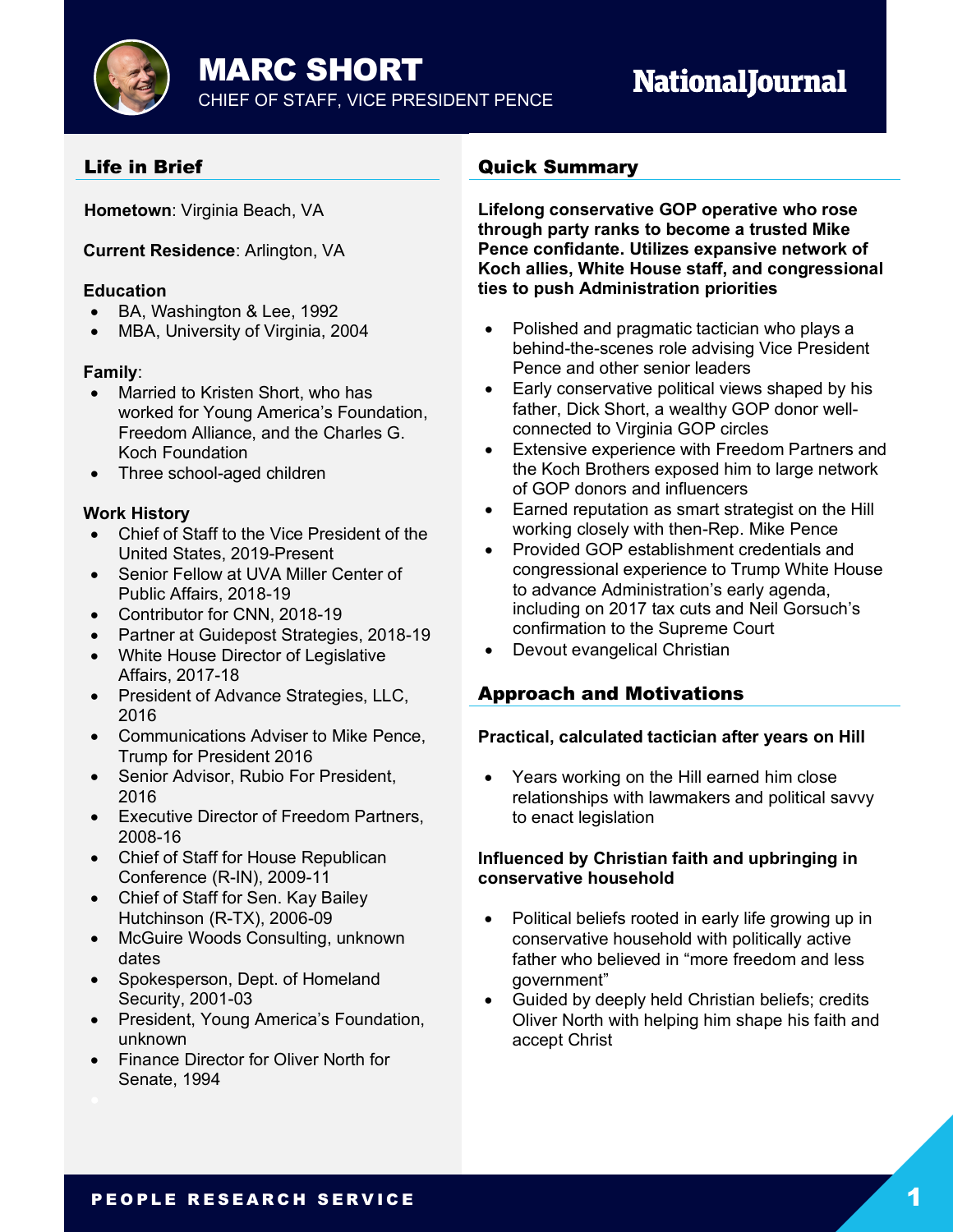## Policy Positions and Areas of Focus

**Stints in the Senate and as head of Freedom Partners shaped his establishment-leaning views on free trade, tax policy, and immigration**

#### **Counteracting Liberal Bias** *– Consistent interest throughout career*

- Started conservative magazine at Washington & Lee called The Spectator, designed to counter the liberal values he believed faculty promoted
- As leader of Young America's Foundation, stated goal was focusing on Reagan era and his legacy to combat liberal bias on college campuses

#### **Immigration Reform** *– Views somewhat shifted between Senate and White House*

- Worked with Sen. Kay Bailey Hutchison (R-TX) on bill establishing temporary guest worker program without path to citizenship, in attempt to forge moderate solution; partnered with Pence in the House
- As VP Pence's chief of staff, calls for federal funding for border security and detention facilities

#### **Free Trade** *– History of advocating for free and reciprocal trade*

- At Freedom Partners, waged campaign against Export-Import Bank (EIB), claiming it interfered with free market and hurt small businesses
- Between leading White House legislative office and becoming Pence's Chief of Staff, formed Trade Works for America, a 501(c)(4) that has pushed for passage of the United States-Mexico-Canada Agreement (USMCA)
- Argues that countries taking advantage of US markets should allow for US to have the same opportunities in their markets

#### **Low Taxes** *– Has worked inside and outside government to fight tax increases and push for more tax cuts*

• At Freedom Partners, criticized legislation increasing gas tax, arguing it would hurt lower income Americans by acting as regressive tax and increasing gas prices

• Played key role in passage of the 2017 tax bill, operating as the White House's liaison to Congress and relying on strong congressional relationships to adjudicate key issues

## Core Communities

#### **Koch Organizations & Conservative Donor Network** *– Largely credited with building and operating the Koch political financial network*

- Emily Seidel, CEO of Americans for Prosperity, worked for him under Pence
- Wife Kristen Short has worked for several conservative groups including the Young America's Foundation, Freedom Alliance, and the Charles G. Koch Foundation
- Dallas millionaire Doug Deason has long ties to him as a Koch donor and through the Rubio campaign in 2016
- Richard Ribbetrop, former SVP at Freedom Partners, initially hired him at the Koch group
- Andy Koenig worked with him at Freedom Partners as senior policy advisor

#### **Congressional & Establishment GOP** *– Strong Hill connections to GOP members and staff*

- Worked at Guidepost Strategies alongside Phil Cox, former Executive Director of Republican Governors Association (RGA)
- Worked as close advisor to Sen. Marco Rubio (R-FL) during the 2016 GOP primary
- Former House Freedom Caucus Chair Rep. Mark Meadows (R-NC) worked with him and complimented his legislative judgment
- Executive Director of Senate Conservatives Fund, Mary Vought, worked with him at the House GOP Conference
- Rachel Semmel, Communications Director at OMB, worked with him at House GOP Conference

#### **Virginia/UVA Alum Conservatives** *– Born and raised in Virginia and exposed to state's conservative politics at young age*

• Comes from family of wealthy conservative donors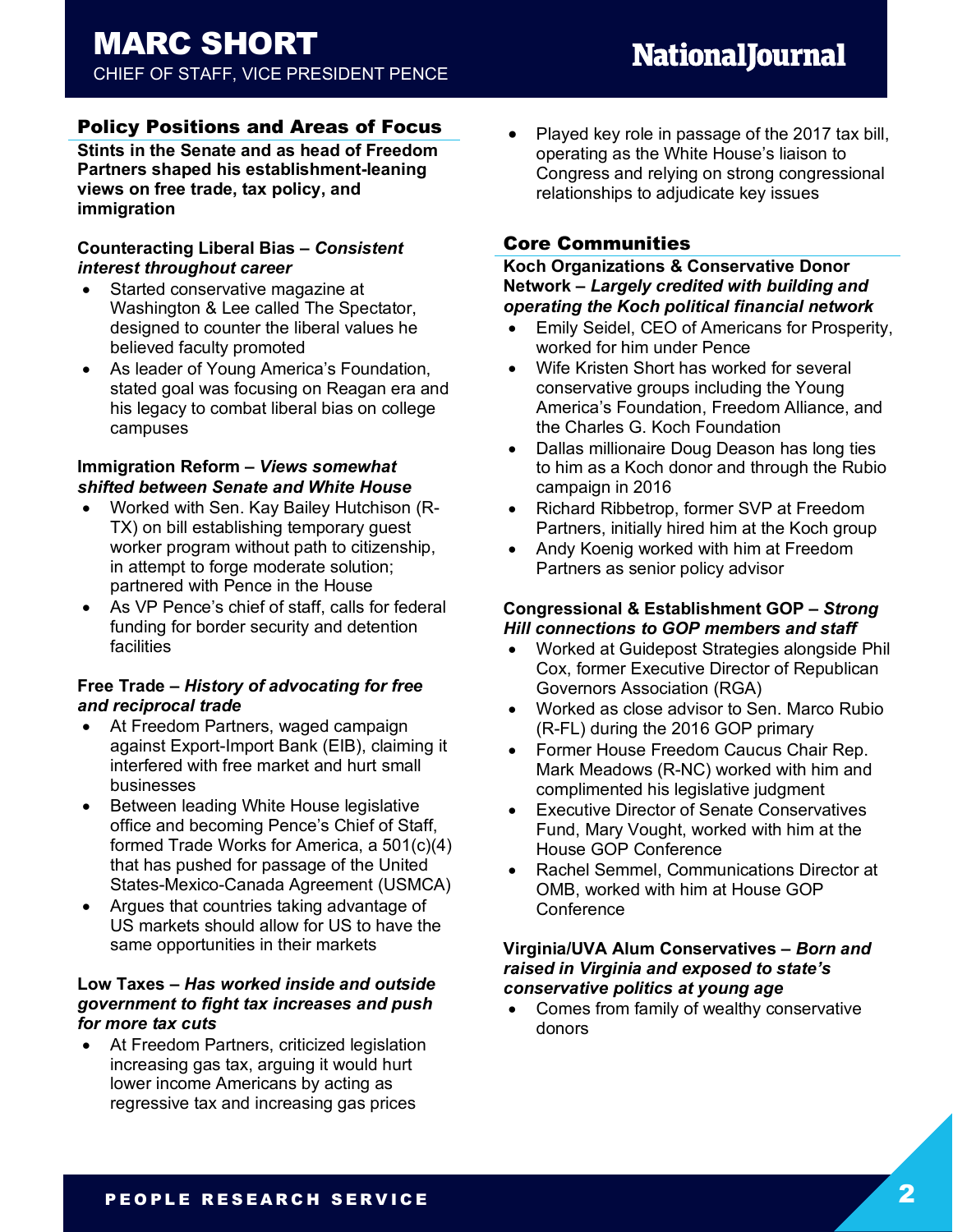## Core Communities Cont.

- First foray into politics came during Oliver North's failed campaign for one of Virginia's US Senate seats; considers North a mentor
- Prominent UVA alumni including Rich Lowry, Kate Obenshain, Tom Saunders, and former Virginia Attorney General Ken Cuccinelli publicly defended Short's fellowship with the school's public policy and presidential-history research center after two professors resigned in protest of his appointment
- Virginia Beach GOP activist Gary Byler is a close family friend

## Selected Publications

**Wrote about policy issues while at Freedom Partners**

#### **Editorial** *– Frequently penned advocacy op-eds during stint with Freedom Partners*

- "The bank we don't need," *Los Angeles Times*, July 2015
- "Giving Billions to the Rich," *New York Times*, November 2015
- "Congress must keep its spending promise to Florida taxpayers," *The Gainesville Sun*, September 2015
- "The bank we don't need," *Los Angeles Times*, July 2015

## Financial Disclosures and Donations

**History of donating to GOP candidates and PACs**

#### **Compensation Sources (Exceeding \$5,000)** *– Provided consulting services to several GOP candidates and conservative interest groups*

- Club for Growth
- NRSC
- Marco Rubio for President
- Susan B. Anthony List
- Mike Pence for Indiana
- General Electric
- Mike Pompeo for Congress

#### *Federal – Senate Candidates*

• Has donated over \$15,000 to GOP Senate candidates since 1994 including Martha McSally, Marshal Blackburn, Marco Rubio, Ben Sasse, Shelley Moore Capito, George Allen, Sharon Angle, John McCain, and Oliver North

#### *Federal – GOP PACs*

• Has donated over \$20,000 to GOP-aligned PACs since 1994 including KOCHPAC, Senate Conservatives Fund, Defend America PAC, and Great America Committee

## Media Appearances

**Favors cable news to argue in favor of Trump Administration priorities, particular on trade policy as Chief of Staff to VP Pence**

#### **Cable News** *– Often supports President Trump's agenda on major networks*

- CNBC: Squawk on the Street: Spoke about importance of passing trade deal with China prior to 2020, July 2019
- Bloomberg Markets: Spoke about the USMCA trade deal's benefits and concern about the House not putting it on the floor for a vote, June 2019
- Fox News: Fox News Sunday: Touted President Trump's 2017 agenda and upcoming 2018 agenda priorities on infrastructure, December 2017

## Speaking Engagements

**Conservative/Academic** *– Speaks about conservative youth activism and political experience in the Trump White House*

- Speaker at National Conservative Student Conference where he touched on campus activism and free speech, August 2018
- Spoke at Washington Term Speaker Series at Washington & Lee University about serving in the Trump Administration, January 2019

## PEOPLE RESEARCH SERVICE 3